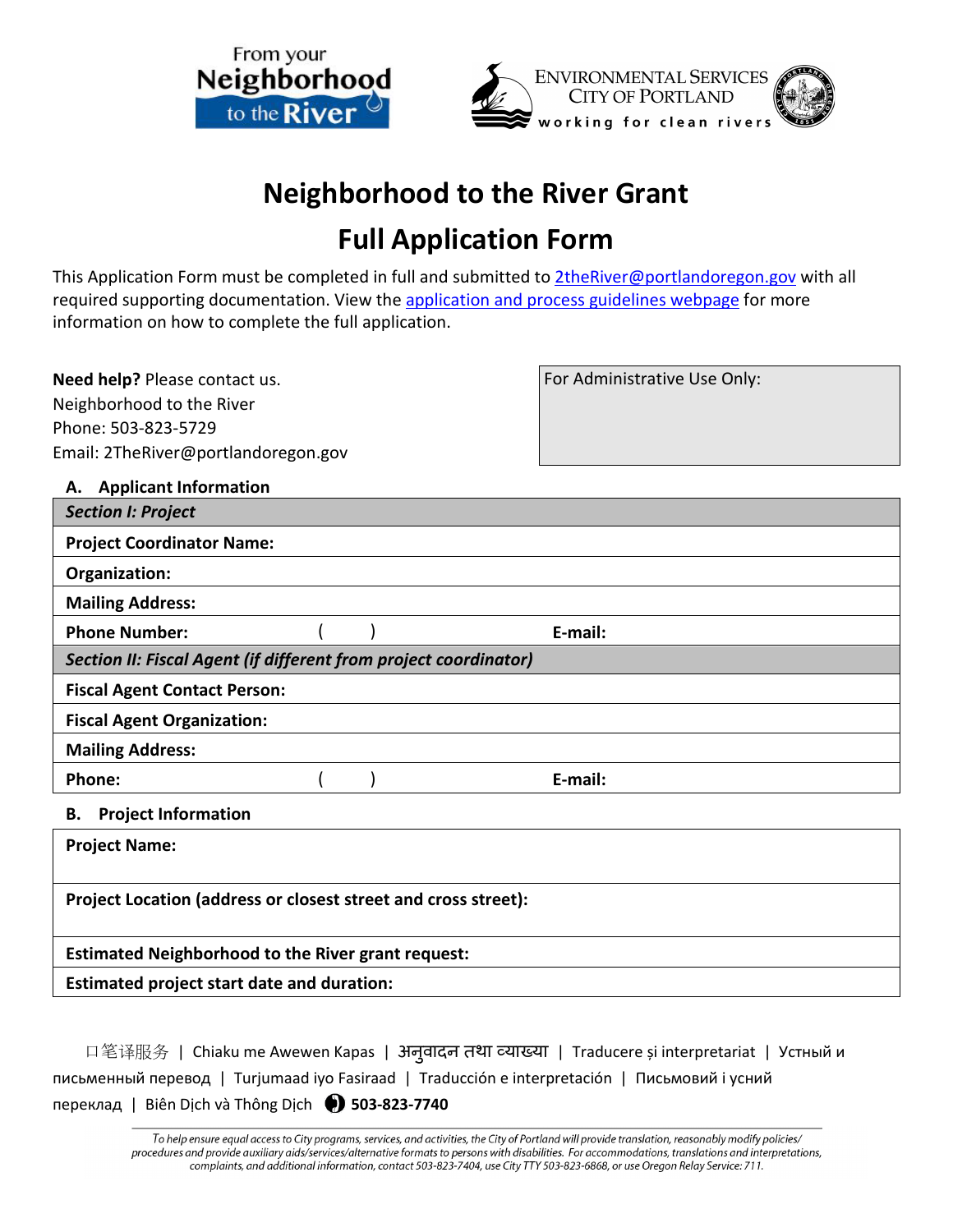| Please identify the watershed(s) the project is<br>located in.                                     | Project Categories (please select all that apply):                                              |  |  |  |  |
|----------------------------------------------------------------------------------------------------|-------------------------------------------------------------------------------------------------|--|--|--|--|
| $\Box$ Columbia Slough                                                                             | $\Box$ Pavement Removal and Urban Restoration                                                   |  |  |  |  |
| $\Box$ Willamette River                                                                            | $\Box$ Clean-up Projects                                                                        |  |  |  |  |
| $\Box$ Columbia River                                                                              | $\Box$ Natural Area Restoration                                                                 |  |  |  |  |
|                                                                                                    | $\Box$ Environmental Education and Art                                                          |  |  |  |  |
| $\Box$ Unsure                                                                                      | $\Box$ Rain Gardens and Stormwater Management                                                   |  |  |  |  |
|                                                                                                    | $\Box$ Youth Leadership                                                                         |  |  |  |  |
|                                                                                                    | $\Box$ Community Garden                                                                         |  |  |  |  |
|                                                                                                    | $\Box$ Other:                                                                                   |  |  |  |  |
| Briefly describe your organization.<br><b>B1.</b>                                                  |                                                                                                 |  |  |  |  |
|                                                                                                    |                                                                                                 |  |  |  |  |
|                                                                                                    |                                                                                                 |  |  |  |  |
|                                                                                                    |                                                                                                 |  |  |  |  |
| <b>B2.</b>                                                                                         | Describe the specific project you wish to undertake with Neighborhood to the River grant funds. |  |  |  |  |
|                                                                                                    |                                                                                                 |  |  |  |  |
|                                                                                                    |                                                                                                 |  |  |  |  |
|                                                                                                    |                                                                                                 |  |  |  |  |
|                                                                                                    |                                                                                                 |  |  |  |  |
| <b>B3.</b>                                                                                         | Describe what has been done on the project since submitting the pre-application materials.      |  |  |  |  |
|                                                                                                    |                                                                                                 |  |  |  |  |
|                                                                                                    |                                                                                                 |  |  |  |  |
|                                                                                                    |                                                                                                 |  |  |  |  |
|                                                                                                    |                                                                                                 |  |  |  |  |
| Describe the current and proposed role of project coordinator(s).<br>B4.                           |                                                                                                 |  |  |  |  |
|                                                                                                    |                                                                                                 |  |  |  |  |
|                                                                                                    |                                                                                                 |  |  |  |  |
|                                                                                                    |                                                                                                 |  |  |  |  |
|                                                                                                    |                                                                                                 |  |  |  |  |
|                                                                                                    |                                                                                                 |  |  |  |  |
| Describe your plan for continued community involvement and long-term maintenance, if<br><b>B5.</b> |                                                                                                 |  |  |  |  |
| applicable. Who will be responsible for monitoring the project site or assessing the needs of the  |                                                                                                 |  |  |  |  |
| project after the funding period has ended, if applicable?                                         |                                                                                                 |  |  |  |  |
|                                                                                                    |                                                                                                 |  |  |  |  |
|                                                                                                    |                                                                                                 |  |  |  |  |
|                                                                                                    |                                                                                                 |  |  |  |  |
|                                                                                                    |                                                                                                 |  |  |  |  |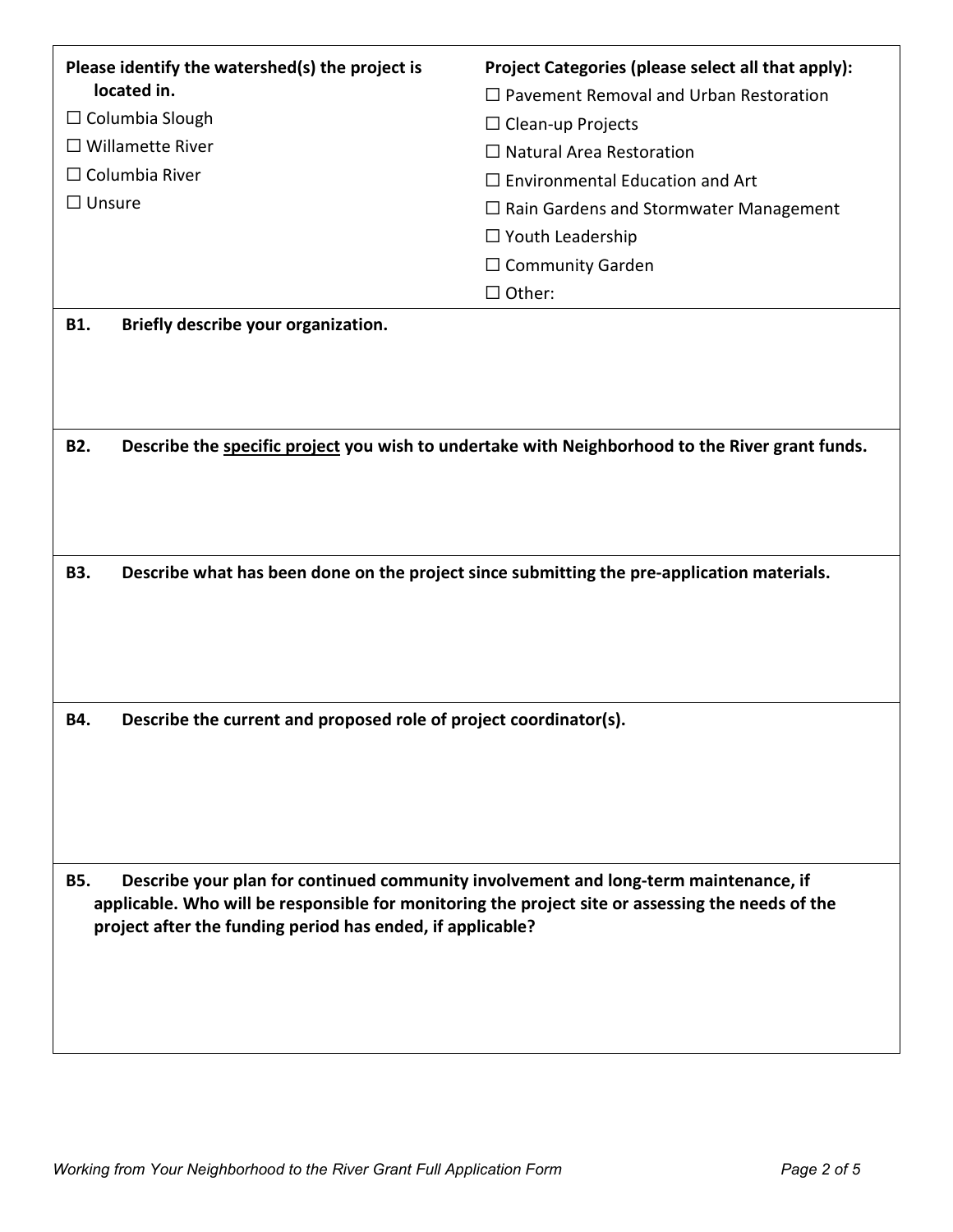**C. Project Benefits (based on [grant selection criteria\)](https://www.portland.gov/bes/grants-incentives/about-n2r/n2r-criteria)** 

| <b>Section I: Watershed Benefits</b>                                                                                                                                                                                                                                               |  |  |  |  |
|------------------------------------------------------------------------------------------------------------------------------------------------------------------------------------------------------------------------------------------------------------------------------------|--|--|--|--|
| Describe the watershed health benefits expected from this project.<br>C1.                                                                                                                                                                                                          |  |  |  |  |
| Describe the educational elements of this proposal, including what people involved will learn<br>$C2$ .<br>about watershed health and stewardship.                                                                                                                                 |  |  |  |  |
| <b>Section II: Community Involvement and Partnerships</b>                                                                                                                                                                                                                          |  |  |  |  |
| C3.<br>Describe the community benefits expected from this project. How will the<br>neighborhood/community and individuals involved in the project benefit from the project?                                                                                                        |  |  |  |  |
| List the groups that have committed to working on your project and describe how they will be<br>C4.<br>involved (volunteer labor, in-kind donations, etc.). Be sure to provide letters of support from these<br>groups, and account for their contributions in the project budget. |  |  |  |  |
| <b>Section III: Equity and Leadership of Disenfranchised Communities</b>                                                                                                                                                                                                           |  |  |  |  |
| C5.<br>Explain how your project helps N2R meet its goal of promoting equity and the leadership of<br>disenfranchised communities.                                                                                                                                                  |  |  |  |  |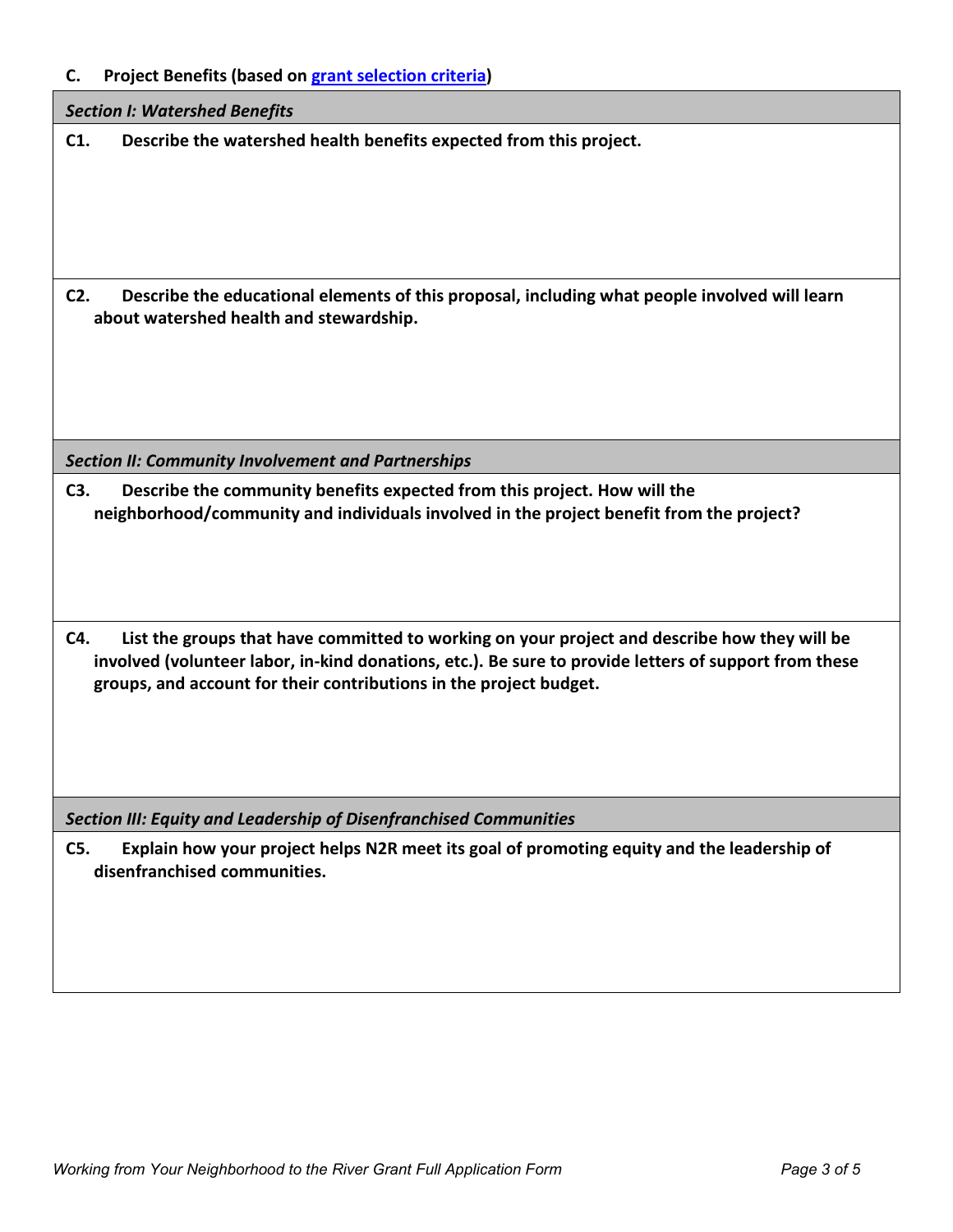#### **D. Project Timeline**

**Fill in the project timeline provided. Include project tasks such as applying for permits, work parties, outreach activities, major project phases, and estimated completion date.**

| Month/Year | <b>Tasks to be Completed</b> | <b>Parties Responsible</b> |  |  |
|------------|------------------------------|----------------------------|--|--|
|            |                              |                            |  |  |
|            |                              |                            |  |  |
|            |                              |                            |  |  |
|            |                              |                            |  |  |
|            |                              |                            |  |  |
|            |                              |                            |  |  |
|            |                              |                            |  |  |
|            |                              |                            |  |  |
|            |                              |                            |  |  |
|            |                              |                            |  |  |
|            |                              |                            |  |  |
|            |                              |                            |  |  |